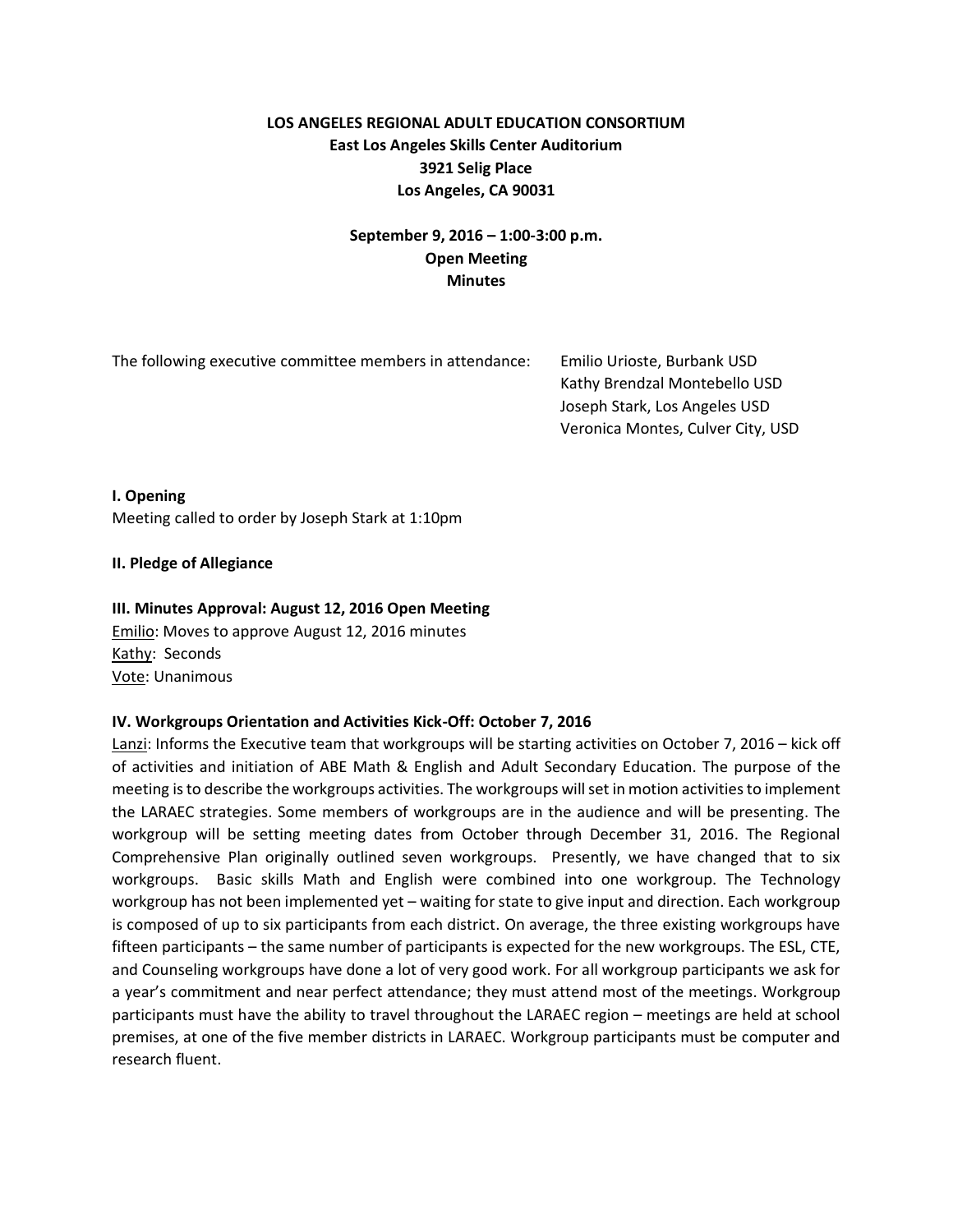Workgroup participants must be flexible and adoptable. Participants' duties will include keeping meticulous records of activities, timekeeping, agenda, notes and rationale log (the log keeps a record of why decision are made – and why an element was is introduced or removed from a product).

### **V. Workgroup Presentations: From Deliverables to Statements of Work ESL**

Lia Lerner from Burbank: The recommendation for the ESL Assessment Group. The ESL placement battery will consist of two components – oral (listening and speaking). A LARAEC developed assessment is what the workgroup recommends as it would meet five out five of principals of language components for assessment; most students can be placed with high rate of accuracy. Next, the writing assessment has two different prompts – a writing prompt for low levels and reading prompt for higher levels. Some additional elements such as grammar will be embedded; language specialist put all the emphasis communication skills instead of correct grammar. Nevertheless, grammar remains an important component of the assessment. Use of CASAS Test results can be determined by each school district to be incorporated as part of the assessment battery. The ESL promotional assessment battery the workgroup recommends a blended approach where the four language skills are equally important. English language proficiency skills must be included in the instruction. The productive skills are best accessed by using group projects, performance based, portfolios, and others. Standardized testing for reading and writing skills teacher observation should be considered as a component in the final decision.

### **Counseling Group**

Monica Balbuena: ISP meets the requirements for the community colleges and adult school intake. We will continue to work on counseling Best Practices Manual. We are a little behind on the best practices manual, we will focus on that in 2017. The tool will be used in the beginning ofstudents journey and take them on through job placement.

#### **CTE WORKGROUP**

Alma Alvarez, Henry Fimbres, Ana Martinez: Alma, we created 7 pathways. The first, the computer applications pathway allows for students who have math or reading deficiency to take these courses and then take others. After completing keyboarding two, then student can get a job in the clerical field. The objective was to identify six career pathways form careers that are in high demand such as Health information tech and Pharmacy tech. We made sure the selected programs were available in most districts/schools. For example, if a student starts at the East LA Skills Center, they can take courses that can transfer to other districts to help them continue moving forward within the same study program.

Henry: Another pathway selected was Security officer/Trainee pathway. This pathway teaches protective services and security training. The pathway leads to many options. Security is entry-level employment. In order to obtain training, student must take a state test. We agreed that students should meet with a counselor and/or an advisor and instructor to help them become familiar with the standards, and minimum requirements. Once students finish the program, they can get a job or continue their education in a community college or university. Students can take one or two classes and take certification or continue on to community college.

Ana, Radiologic Tech Pathway. As of this year, students are required to have an associate degree to become a radiologic tech. East LA Skills Center has a unique radiologic program; it is the only public school that offers a two-year program in radiologic and ex-ray Technician. The pathways offers students multiple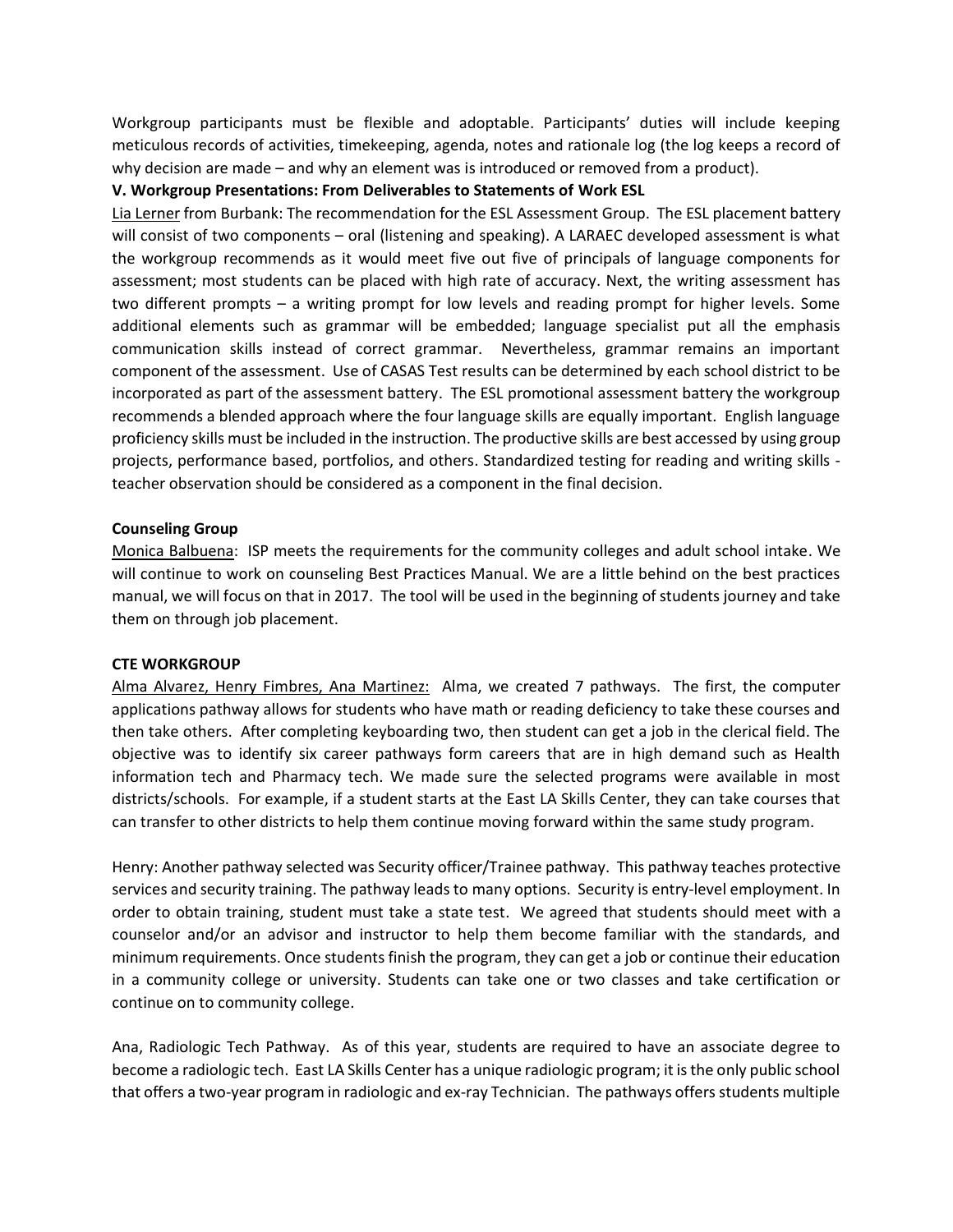entries and exit points. Initially students would take courses at East LA, then go on to community college. Then, students can get their associates degree at East LA CC. Trade Tech will also offer a Radiologic Tech Program.

## **VI. Newly Activated Workgroups Statement of Work**

Lanzi: We have a few members of the Point Persons team to speak on behalf of the workgroups that have not been activated yet.

Yvette Fimbres: **ABE Math & ABE English**, originally two workgroups that were combined into one. The workgroup will evaluate Assessment alignment and integration. It will propose at least 3 courses of action on assessment. It will evaluate entry points to the CTE pathways. Additionally, it will support and evaluate pilot programs. The workgroup will create a student focus groupsto get in-depth feedback from students. The workgroup has been given until the end of December to provide the Assessment Alignment Report

Yanira Chavez: **ASE,** Adult Secondary Education workgroup has been tasked with identifying promising practices in the field. They will provide at least three recommendations to align curriculum, the will also develop regional assessment crosswalk. They will also monitor the progress of the pilot programs. There are various deadlines the workgroup will have to keep and all deliverable are due on or before June 30, 2017.

## **VII. Innovation: Pilot Programs**

# o **Introduction and Context:**

Matthew Oberlander: Spoke about innovation introduced through the pilot programs. LARAEC vision statement tasks the Los Angeles Regional Adult Education Consortium with sustaining, expanding and improving Adult Education through regionally relevant collaborative efforts that are student centered and data driven. AB 104 will improve the effectiveness of Adult Education, It serves to address California adult education and workforce development needs. It provides focus and coherence to the work being done throughout the entire state. LARAEC performed selfstudy that resulted in the Regional Comprehensive Plan (RCP). It is available online at [www.laraec.net.](http://www.laraec.net/) It identified needs and gaps, and proposed overarching strategies to meet the needs of students and addressing gaps in services.

**RCP and the Connection to the Pilots**: There is lack of access (gap or unmet need) due to geography and limited schedules. A proposed strategy is the development of online distance learning programs. This is one of the pilots that will be carried out to assess the effectiveness of proposed program in addressing the identified need.

Another example: Teachers and students identified a lack of counselors and student supports as a need. The development and implementation of the ISP is intended to close the identified gap to meet the student's needs. The pilot program will assess the effectiveness of the strategy.

We will now hear from representatives from all the member districts who are conducting pilot programs, each presentation will include 4 points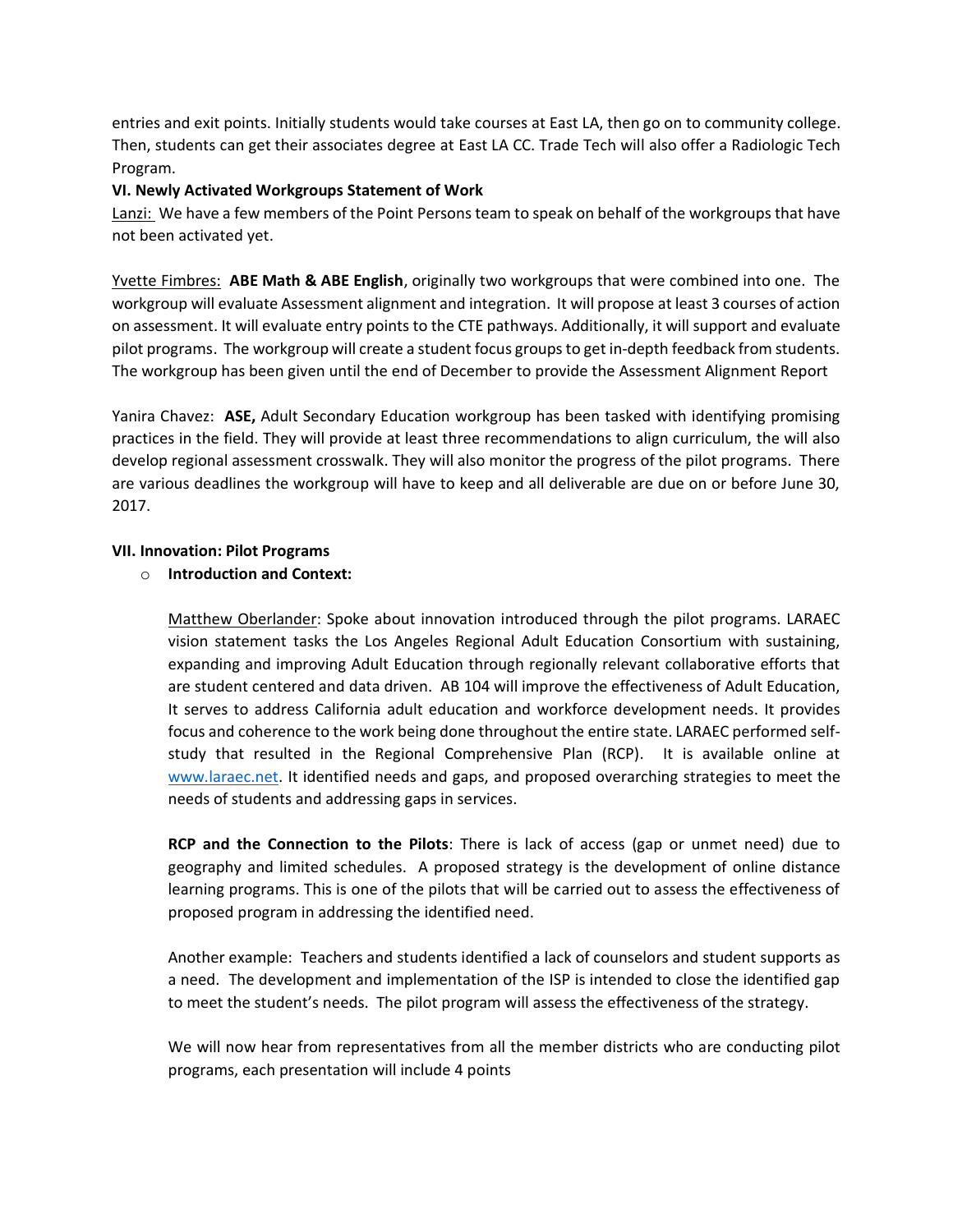- 1. Burbank USD Manuela Mesa: VESL Medical Terminology and Physiology A pilot created for students in levels 4, 5, 6 of ESL. This pilot had high enrollment. It was created to prepare students for Medical Careers. Students are provided with basic knowledge in three areas within the medical field. The goal is to help students to successfully complete a Medical Career Programs and get a job. The program lasts 6 weeks, and students meet 2 days a week and 3 hours per session. The program requires 80 percent of student's attendance. Students use handouts, flashcards and worksheets. It integrates life scenarios so students will know how to apply skills in the workplace. The outcome was very successful. Normally, students expect a certificate of completion. Instead, we created a letter of recommendation for each student that says that the student completed the program successfully.
- 2. Culver City USD: Elvis Carias EL CIVICS PILOT (LAUSD LAUSD promising practice) The pilot consists of COAP (Civic Objective and Assessment Plans) – Assessment integration and seamless transitions activities. Example: students complete DMV Accident Form (Each EL CIVIC objective must be approved by the state). The pilot was conducted in the ESL intermediate level conversation class. An ESL teacher monitored the tests. The objective of the pilot is to reduce the number of tests the students take, by replacing the EL Civics assessment for a standardized written assessment used to promote students from one level to the next.

APEX Learning is an online high school software program. Students can move through courses faster. One of the benefits it that a higher level of high school students will be successful at completing all the requirements for high school diploma. APEX has accelerated student learning in Culver City. The APEX lab is open 4 days a week but the students have access to the software seven days a week. Students can take multiple courses. The outcome has been a success: more students complete courses. Students are overseen by an instructor; every course must be mastered by the student in order to be considered completed.

- 3. Los Angeles CCD: Adrienne Anne Mullen, Co-enrollment Program. Nine colleges participate and every college is in the process of hiring an AEBG dean. All the colleges come together to leverage various programs. The process will brings diverse groups of students together, it will create referral and jobs, and it will create assessments.
- 4. Los Angeles USD: Mark Kavanagh, the high school equivalency online distance learning is an online course that offers students one on one instruction and teacher counseling. Under the supervision of a teacher, students will create an individualized student plan. Students can take up to three tests in each subject area, and the program will generate a study plan for them. It is recommend that student and teacher interact weekly or every two weeks. This allows teacher and students to review detailed progress report generated by the program. The online program is a flexible alternative for students who face barriers that prevent them from getting an education. Students are able to start the program unhindered by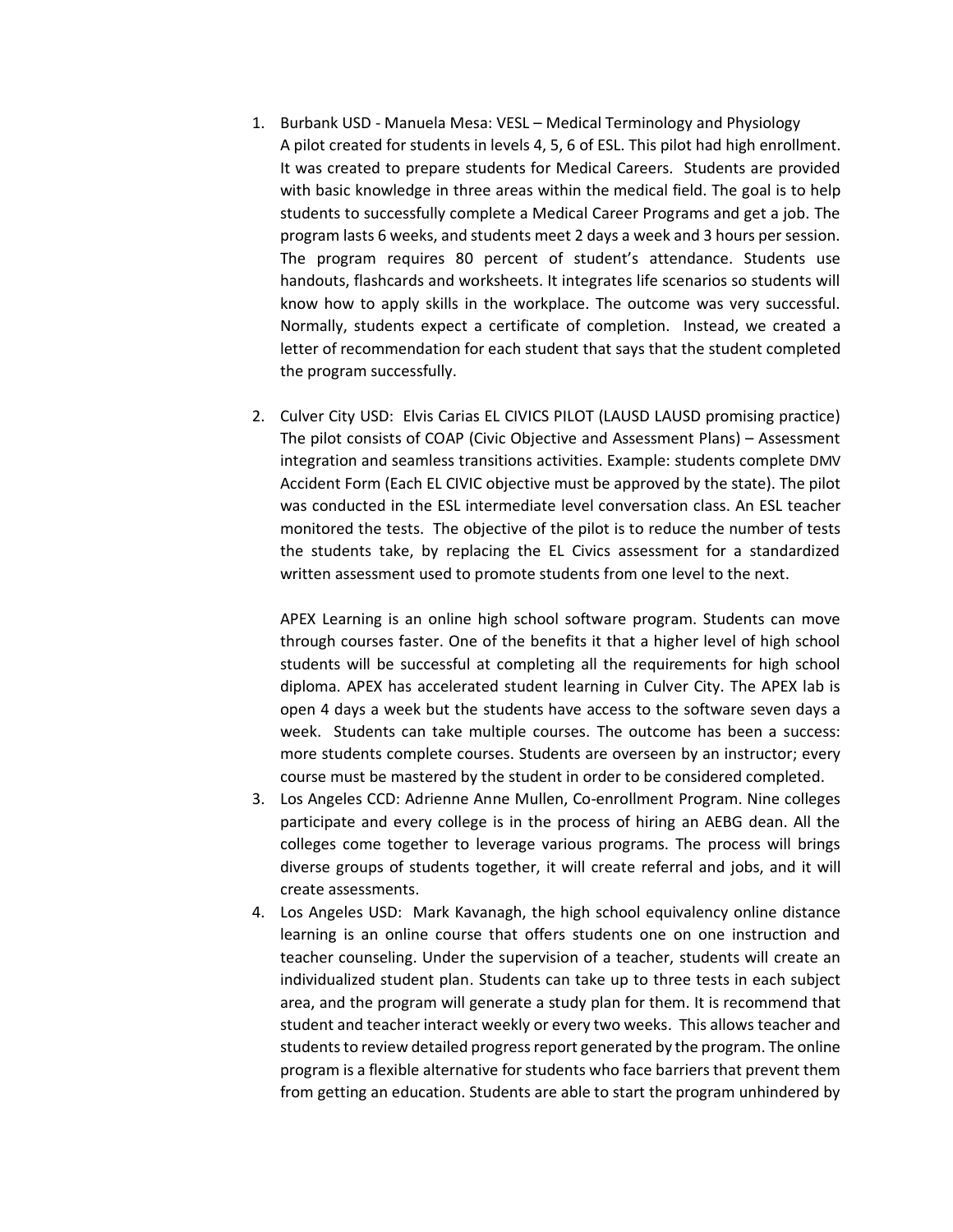geography, transportation, and work schedules. It is a way for students to achieve their high school credential. Students in our program can accelerate their learning. The cost to take the equivalency test is \$100 dollars. We are looking for ways to remove fees. Our criteria of success: we are looking to have 50 percent of students pass the test and get a credential. Every student in adult and k-12 there is probably someone at home that lacks this credential.

- 5. Monica Balbuena, Individualized Student Plan, the ultimate goal is to provide a road map that will take students throughout their academic careers. The ISP will assist counselor throughout the year. It is a path to reach goals, student driven app accessible through smart phone and pc/app. The ISP will allow students to enter their personal information directly into the system. In addition, the ISP will help students and counselors identify barriers that prevent students from taking classes; students can use the up to look for work from their phone or tablet. They can set up appointments with counselor and enroll in programs online. The app will have a chat feature. The app will allow students to view their progress, manage student's program, and exposes students to interest inventory. Once barriers are identified, the app will assist students connect with resources. The counselor will help manage student progress and study preferences. Counselors will be able to connect with students via email. This is helpful given the limited amount of counselors at school. The # of students using app will show how successful the app and program is.
- 6. Henry Fimbres Montebello School District, Career Cruising will allow students to identify what career interest they have. It is implemented in the Montebello adult schools (MCAS). Students in the program will learn about career possibilities and education pathways. Users learn about themselves, their interests, skills, preferences and aspirations. They can explore the career opportunities that are right for them. Students will be able to take informed action whether for a career, a job, or college. Students create their own profiles. If students move to another state, the program can provide schools and jobs in that area of the country. The career cruising pilot program will initially be introduced to all students enrolled in our CTE courses, and will later be introduced into all other classes and MCAS campuses. The students will benefit by having access to employment information. Once a student has setup a profile, they can go to the employment section, connected to indeed.com, and search for jobs. Career Cruising is a web-based program. It is subscription based.

Question: Does the account follow them? Once they create a profile, they can access it from anywhere in the country.

MCAS career resource center is in the works not ready yet. A career resource center will be established at the Ford Park adult school campus. The center will be accessible to students both day and evening during normal school operating hours. Students will be able to utilize PCs, phones, fax and copy machines for job search purposes. Employers can recruit there. The services offered are desktop